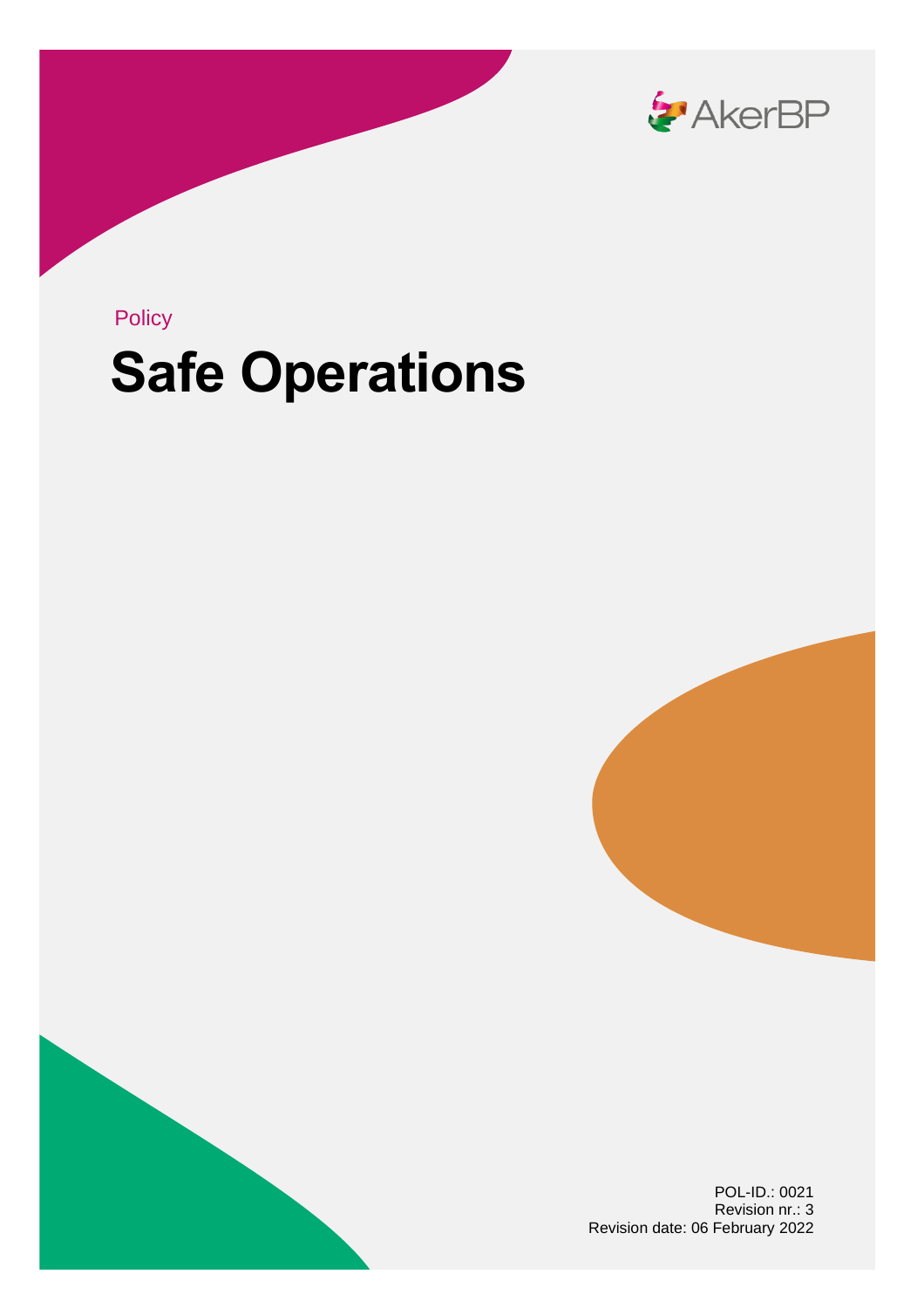

**Policy** 

## **Safe Operations**

We execute our operations under the highest health, safety and security standards to ensure a safe workplace, and prevent harm to people and assets. Our success depends on safe and reliable operations, combined with the well-being of our people.

We are committed to and accountable for Safe Operations, by exercising role model behaviour in all activities - utilizing our values to proactively embed safe operations in work execution.

We plan and execute our operations in a way that:

- Avoids harm and injuries to personnel, the environment and all assets
- Avoids work-related illness
- Ensures safe, reliable, compliant and cost-effective operations

I enable a safer AKER BP because:

- I live by our values
- I plan for safe work, recognize change and stop unsafe work
- I comply with our business management system
- I report all incidents and harmful conditions
- I continually improve HSSEQ and implement actions based on learnings
- I make decisions based on risk and facts

## 1.1 We operate safely in accordance with the Life-Saving Rules

The most important learning points for long-term business are summarized with (9) Life-Saving Rules that are used by operators and contractors. Life-Saving Rules are controls designed to prevent incidents when performing work and provides workers with a simple set of actions to protect themselves and others from hazards. The Life-Saving Rules are:

- Obtain authorisation before overriding or disabling safety controls
- Obtain authorisation before entering a confined space
- Follow safe driving rules
- Verify isolation and zero energy before work begins
- Control flammables and ignition sources
- Keep yourself and others out of the line of fire
- Plan lifting operations and control the area
- Work with a valid permit when required
- Protect yourself aganst a fall when working at height

For more information, please see [Life Saving Rules.](https://livreddenderegler.no/)